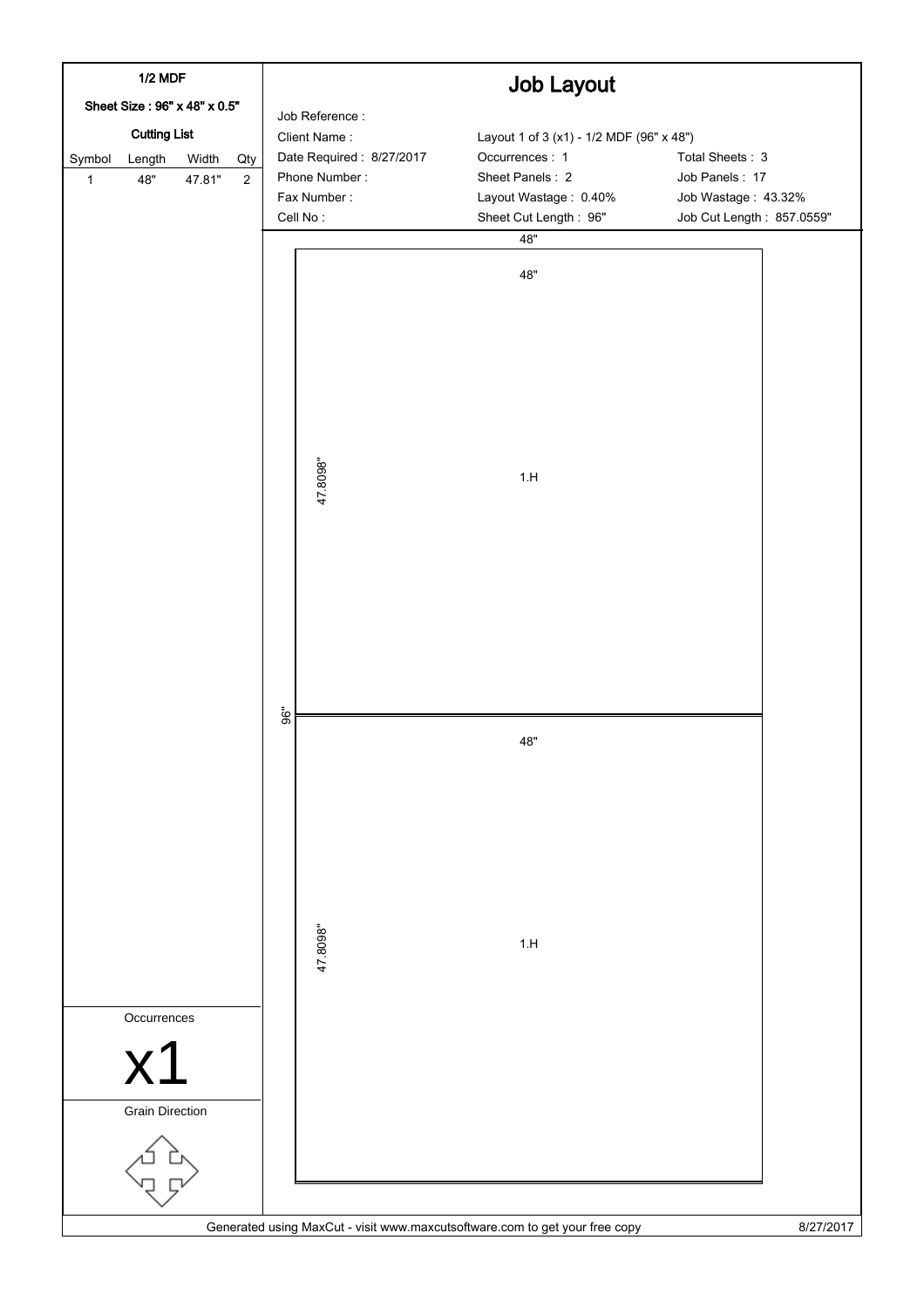| <b>1/2 MDF</b><br>Sheet Size: 96" x 48" x 0.5" |                        |       |                | <b>Job Layout</b>        |                                                                             |                           |  |  |  |
|------------------------------------------------|------------------------|-------|----------------|--------------------------|-----------------------------------------------------------------------------|---------------------------|--|--|--|
|                                                |                        |       |                | Job Reference:           |                                                                             |                           |  |  |  |
| <b>Cutting List</b>                            |                        |       |                | Client Name:             | Layout 2 of 3 (x1) - 1/2 MDF (96" x 48")                                    |                           |  |  |  |
| Symbol                                         | Length                 | Width | Qty            | Date Required: 8/27/2017 | Occurrences: 1                                                              | Total Sheets: 3           |  |  |  |
| $\mathbf{1}$                                   | 45.31"                 | 4.75" | $\overline{4}$ | Phone Number:            | Sheet Panels: 8                                                             | Job Panels: 17            |  |  |  |
| $\overline{2}$                                 | 43.75"                 | 4.75" | $\overline{4}$ | Fax Number:              | Layout Wastage: 63.28%                                                      | Job Wastage: 43.32%       |  |  |  |
|                                                |                        |       |                | Cell No:                 | Sheet Cut Length: 401.9307"                                                 | Job Cut Length: 857.0559" |  |  |  |
|                                                |                        |       |                |                          | 48"                                                                         |                           |  |  |  |
|                                                |                        |       |                |                          | 1.G                                                                         |                           |  |  |  |
|                                                |                        |       |                |                          | $1.G$                                                                       |                           |  |  |  |
|                                                |                        |       |                |                          | $1.G$                                                                       |                           |  |  |  |
|                                                |                        |       |                |                          | $1.G$                                                                       |                           |  |  |  |
|                                                |                        |       |                |                          | 2.F                                                                         |                           |  |  |  |
|                                                |                        |       |                |                          | 2.F                                                                         |                           |  |  |  |
|                                                |                        |       |                |                          | 2.F                                                                         |                           |  |  |  |
|                                                |                        |       |                |                          | 2.F                                                                         |                           |  |  |  |
|                                                |                        |       |                |                          |                                                                             |                           |  |  |  |
|                                                |                        |       |                |                          |                                                                             |                           |  |  |  |
|                                                |                        |       |                | 96"                      |                                                                             |                           |  |  |  |
|                                                |                        |       |                |                          |                                                                             |                           |  |  |  |
|                                                |                        |       |                |                          |                                                                             |                           |  |  |  |
|                                                |                        |       |                |                          |                                                                             |                           |  |  |  |
|                                                |                        |       |                |                          |                                                                             |                           |  |  |  |
|                                                |                        |       |                |                          |                                                                             |                           |  |  |  |
|                                                | Occurrences            |       |                |                          |                                                                             |                           |  |  |  |
|                                                | x <sub>1</sub>         |       |                |                          |                                                                             |                           |  |  |  |
|                                                | <b>Grain Direction</b> |       |                |                          |                                                                             |                           |  |  |  |
|                                                |                        |       |                |                          |                                                                             |                           |  |  |  |
|                                                |                        |       |                |                          | Generated using MaxCut - visit www.maxcutsoftware.com to get your free copy | 8/27/2017                 |  |  |  |